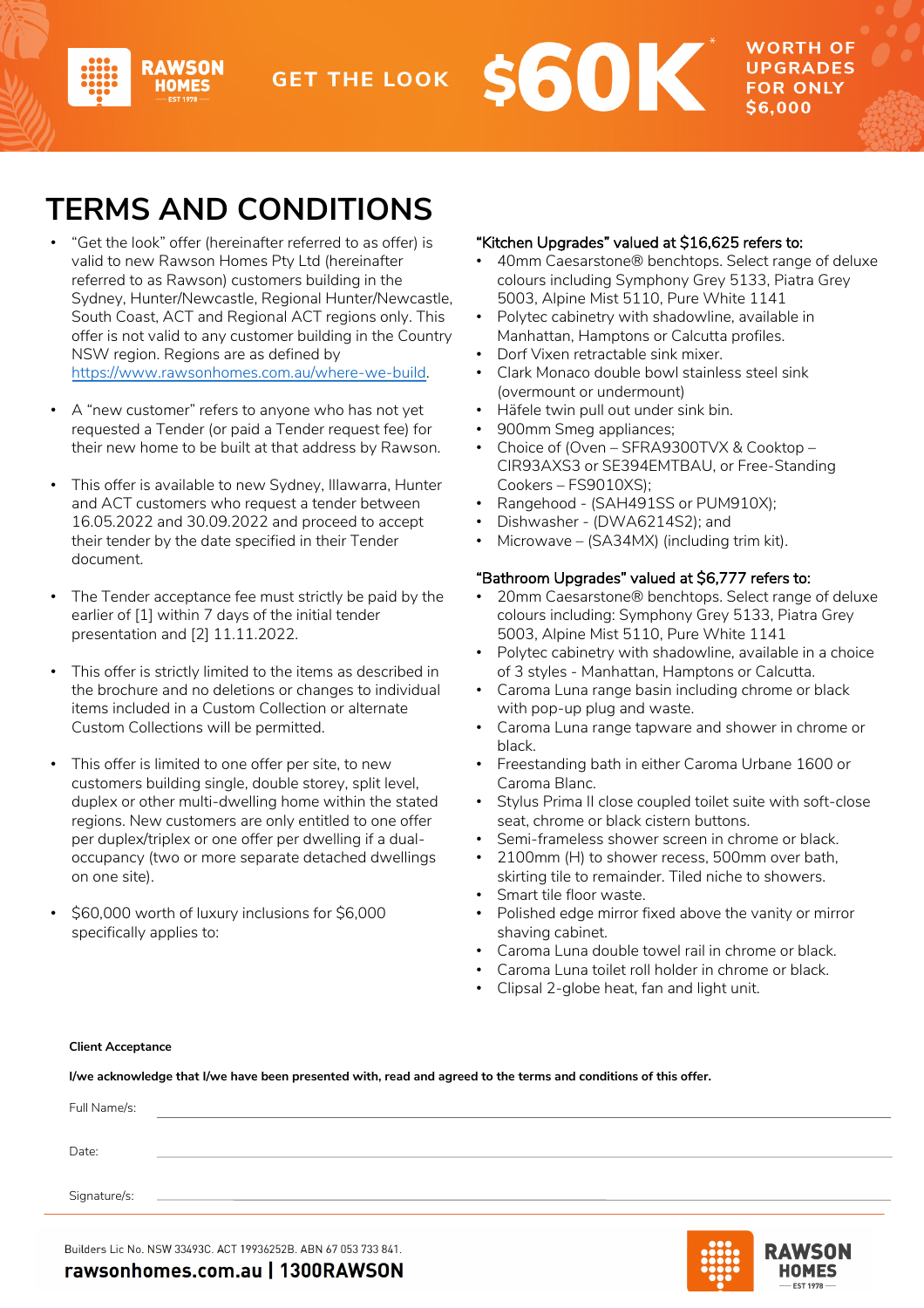



**NORTH OF UPGRADES FOR ONLY** 

# **TERMS AND CONDITIONS**

## "Ensuite Upgrades" valued at \$5,852 refers to:

**2AWSON** 

- 20mm Caesarstone® benchtops. Select range of deluxe colours including Symphony Grey 5133, Piatra Grey 5003, Alpine Mist 5110, Pure White 1141.
- Polytec cabinetry with shadowline, available in a choice of 3 styles - Manhattan, Hamptons or Calcutta.
- Caroma Luna range basin including chrome or black with pop-up plug and waste.
- Caroma Luna range tapware and shower in chrome or black.
- Freestanding bath in either Caroma Urbane 1600 or Caroma Blanc.
- Stylus Prima II close coupled toilet suite with soft-close seat, chrome or black cistern buttons.
- Semi-frameless shower screen in chrome or black fixings.
- 2100mm (H) to shower recess, 500mm over bath, skirting tile to remainder. Tiled niche to showers.
- Smart tile floor waste.
- Polished edge mirror fixed above the vanity or mirror shaving cabinet.
- Caroma Luna double towel rail in chrome or black.
- Caroma Luna toilet roll holder in chrome or black.
- Clipsal 2-globe heat, fan and light unit.

### "Powder room Upgrades" valued at \$2,787refers to:

- 20mm Caesarstone® benchtops. Select range of deluxe colours including: Symphony Grey 5133, Piatra Grey 5003, Alpine Mist 5110, Pure White 1141.
- Polytec cabinetry with shadowline, available in a choice of 3 styles - Manhattan, Hamptons or Calcutta.
- Caroma Luna range basin including chrome or black with pop-up plug and waste.
- Caroma Luna range tapware in chrome or black.
- Stylus Prima II close coupled toilet suite with soft-close seat, chrome or black cistern buttons.
- Smart square tile floor waste.
- Polished edge mirror fixed above the vanity or mirror shaving cabinet.
- Caroma Luna double towel rail in chrome or black.
- Caroma Luna toilet roll holder in chrome or black.

#### • "Living Upgrades" valued at \$14,545 refers to:

- 2600mm (H) ceilings to ground floor.
- 2340mm (H) internal doors. Moda PMOD1 painted finish to internal doors and 2040mm (H) PMOD1 to first floor, excluding BIR.
- Corinthian Blonde Oak 2040mm (H) x 820/1020mm (W) AWO 5G, Hinged Entry Door with clear glazing, stain finish and Blonde Oak frame to suit (subject to design).
- Note: Where applicable sidelights are clear glazed and subject to your BAL Rating.
- Plasterboard feature niche to one living area.
- 2x telephone point, 2x television point.
- Clipsal Iconic switches in white.
- 10 x 9W LED TPDL1C2 downlight package.

## "Luxury Flooring Upgrades" valued at \$11,500 refers to:

- Rawson Homes Luxury Range laminate flooring to Entry, Entry Hallway, Family, Meals and Kitchen areas.
- Rawson Homes Luxury Range carpet to separate Lounge, Bedrooms, Bedroom Hallways and Stairs (if applicable).

### "Luxury Laundry" valued at \$1,970 refers to:

- Standard range laminate benchtop with choice of square edge or tight form edge;
- 900mm (W) underbench storage, overhead cupboards and up to 450 (W) broom cupboard.
- Hafele Hilo laundry carrier.
- Compass 35L Flushline tub.

Skirting tile.

#### **Client Acceptance**

**I/we acknowledge that I/we have been presented with, read and agreed to the terms and conditions of this offer.**

| Full Name/s: |  |
|--------------|--|
|              |  |
| Date:        |  |
| Signature/s: |  |
|              |  |

Builders Lic No. NSW 33493C. ACT 19936252B. ABN 67 053 733 841.



rawsonhomes.com.au | 1300RAWSON